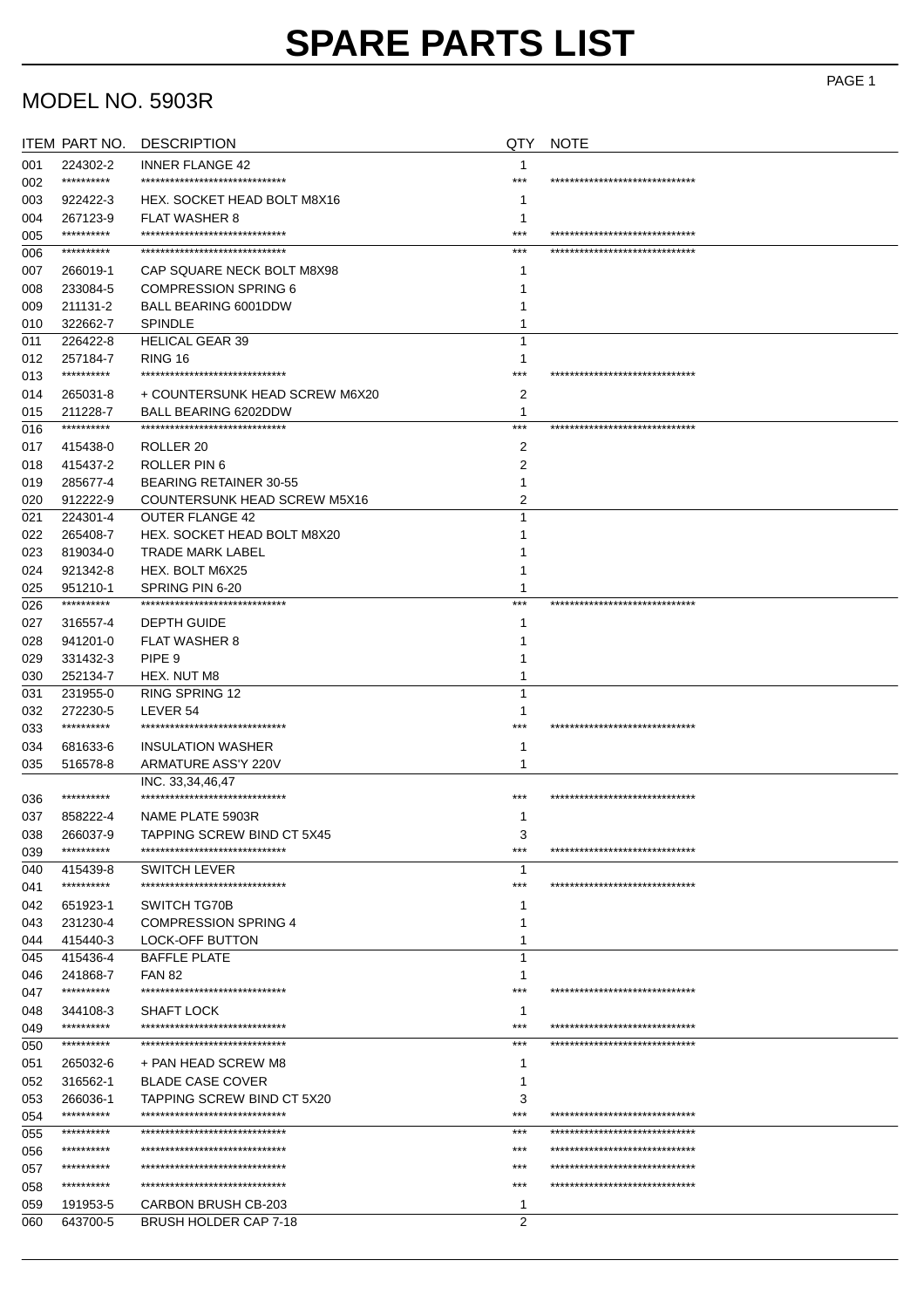## MODEL NO. 5903R

|                 | ITEM PART NO. | <b>DESCRIPTION</b>              | QTY   | <b>NOTE</b>                     |
|-----------------|---------------|---------------------------------|-------|---------------------------------|
| 061             | 159960-4      | MOTOR HOUSING COMPLETE          |       |                                 |
| 062             | 265028-7      | + PAN HEAD SCREW M4X11          |       |                                 |
| 063             | 344107-5      | <b>LINK</b>                     |       |                                 |
| 064             | 415432-2      | ANGULAR PLATE GUIDE             |       |                                 |
| 065             | 921477-5      | HEX. BOLT M8X55                 |       |                                 |
| 066             | 415431-4      | <b>HANDLE COVER</b>             |       |                                 |
| 067             | 252624-0      | <b>WING NUT M6</b>              |       |                                 |
| 068             | 941151-9      | FLAT WASHER 6                   |       |                                 |
| 069             | 265993-0      | H.S.SET SCREW(CUP POINT)M4X5    |       |                                 |
| 070             | **********    | ******************************  | $***$ | ******************************  |
| 071             | **********    | ******************************* | $***$ | ******************************  |
| 072             | 415433-0      | <b>TOP GUIDE</b>                |       |                                 |
| 073             | **********    | ******************************  | $***$ | ******************************  |
| 074             | 266039-5      | H.S.SET SCREW (FLAT POINT) M6X6 |       |                                 |
| 075             | **********    | ******************************  | $***$ | ******************************  |
| 076             | 252626-6      | <b>WING NUT</b>                 |       |                                 |
| 077             | 941201-0      | <b>FLAT WASHER 8</b>            |       |                                 |
| 078             | 316558-2      | <b>ANGULAR PLATE</b>            |       |                                 |
| 079             | 256231-1      | PIN <sub>6</sub>                |       |                                 |
| 080             | 256692-5      | PIN <sub>8</sub>                |       |                                 |
| 081             | **********    | ******************************  | $***$ | ******************************  |
| 082             | 816128-2      | <b>POINTER</b>                  |       |                                 |
| 083             | 266026-4      | TAPPING SCREW BIND CT 4X12      | 2     |                                 |
| 084             | 213459-4      | O RING 32                       |       |                                 |
| 085             | 213560-5      | O RING 44                       |       |                                 |
| A01             | 165084-6      | <b>GUIDE RULE</b>               |       |                                 |
| A02             | 783204-6      | <b>HEX. WRENCH 6</b>            |       |                                 |
| A03             | **********    | ******************************* | ***   | ******************************* |
| E01             | 415426-7      | <b>JOINT</b>                    |       |                                 |
| E <sub>11</sub> | 631235-8      | <b>SOFT START CIRCUIT</b>       |       |                                 |
| E <sub>12</sub> | 654510-5      | INSULATED CONNECTOR 5.5-SD      | 1     |                                 |